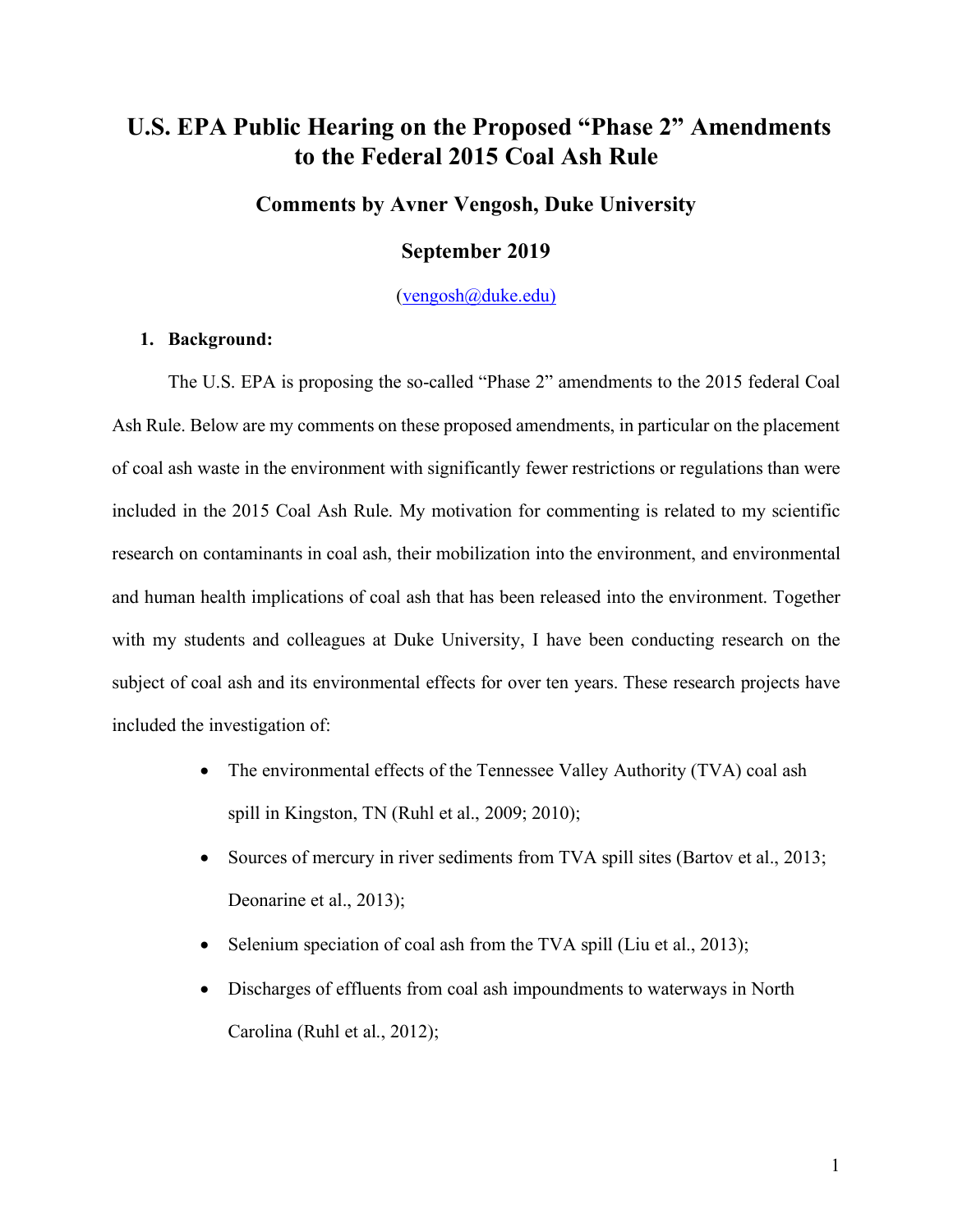- New isotopic methods for detecting coal ash contamination in the environment (Ruhl et al., 2014);
- Leaking of coal ash ponds in the southeastern U.S. (Harkness et al., 2016);
- Radioactivity of coal ash (Lauer et al., 2015);
- Possible links between hexavalent chromium and coal ash ponds in North Carolina (Vengosh et al., 2016);
- Methylmercury and coal ash (Schwartz et al., 2016);
- Leaching of arsenic and selenium from coal ash (Schwartz et al., 2016; 2018);
- Detecting coal ash isotope fingerprint in fish tissues (otolith) from lakes impacted by coal ash contamination (Brandt et al., 2018);
- Evidence for unmonitored coal ash spills to Sutton Lake in North Carolina that resulted in contamination of the lake and violation of ecological standards (Vengosh et al., 2019).

Overall, I have published 15 scientific articles on different aspects of the environmental effects of coal ash (see reference list below).

In addition, I present in this testimony new and preliminary data we have generated from experimental leaching of coal ash generated from different coal plants across the U.S. that show that toxic hexavalent chromium, as well as other oxyanions of health concern such as vanadium, molybdenum, selenium, and arsenic, can be leached out from coal ash under oxidizing conditions, similar to what one would expect from uncontrolled placement of coal ash on soil, or even buried in soil.

Based on my review of the U.S. EPA proposal for amendments of the federal coal ash regulations, and on my knowledge and experience, it is my opinion that the proposed amendments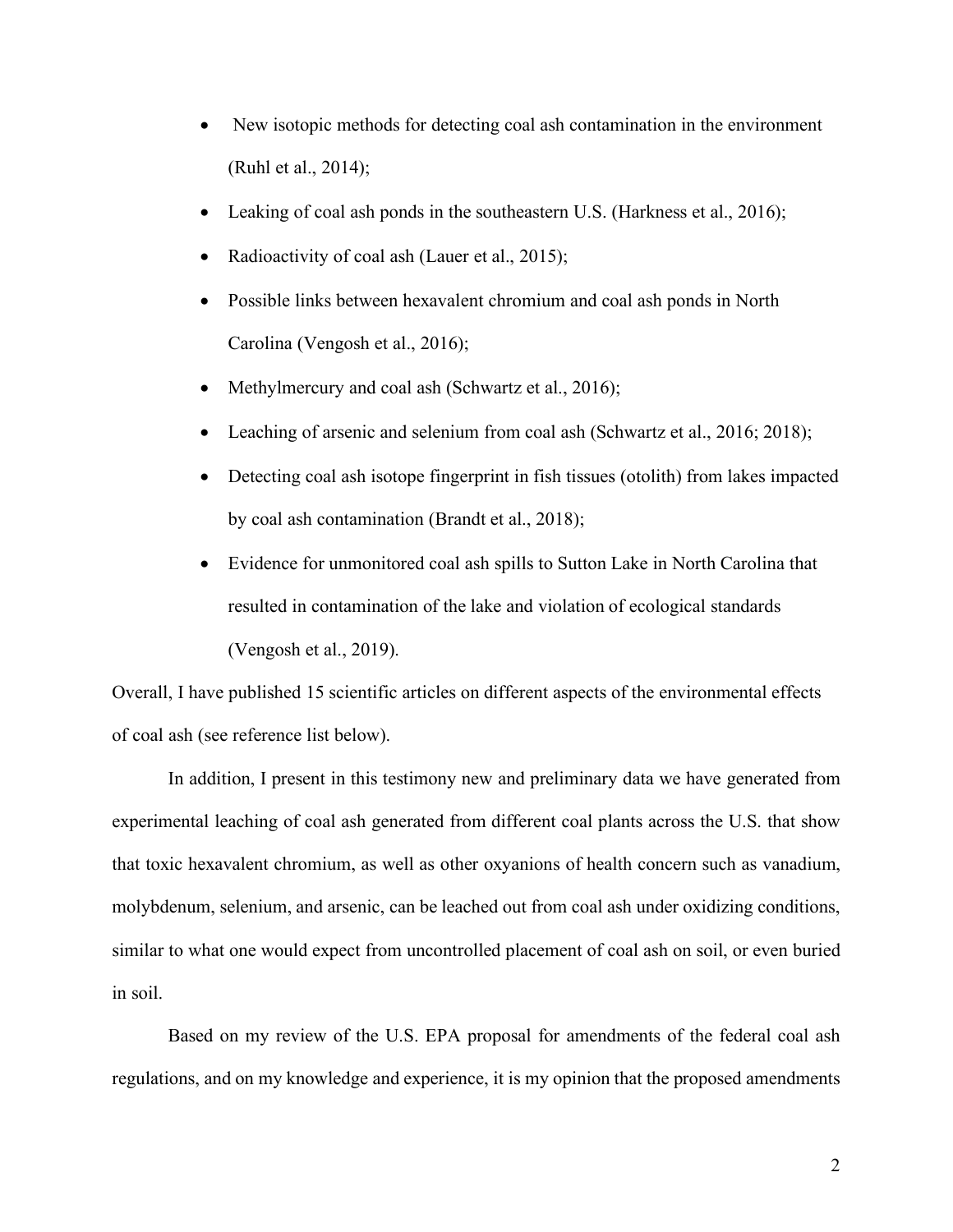would considerably weaken the existing federal regulations and will result in higher risks to water resources and human health. The reduction of the environmental protection and safeguards that were established as part of the federal 2015 Coal Ash Rule would severely exacerbate the already identified environmental effects associated with coal ash storage and disposal. Below I outline the major issues that could result from the proposed U.S. EPA amendments.

#### **2. Evidence for unmonitored coal ash spills in Sutton Lake North Carolina**

In order to test for the possible presence of coal combustion residuals (CCRs) solids in lake sediments following Hurricane Florence, Vengosh et al (2019) analyzed the magnetic susceptibility, microscopic screening, trace element composition, and strontium isotope ratios of bottom sediments collected in 2015 and in 2018 from Sutton Lake in eastern North Carolina and compared them to a reference lake. The results suggest multiple, apparently previously unmonitored, CCR spills into Sutton Lake from adjacent CCR storage sites. The enrichment of metals in Sutton Lake sediments, particularly those with known ecological impact such as arsenic, selenium, copper, antimony, nickel, cadmium, vanadium, and thallium, was similar to or even higher than those in stream sediments impacted by the Tennessee Valley Authority (TVA) in Kingston, Tennessee, and the Dan River, North Carolina coal ash spills, and exceeded ecological screening standards for fresh water sediments. High levels of contaminants were also found in leachates extracted from Sutton Lake sediments and co-occurring pore water, reflecting their mobilization to the ambient environment. These findings highlight the risks of contamination of water bodies from large-scale unmonitored spills of coal ash solids throughout the southeastern U.S. (Vengosh et al., 2019). The conclusions from this study are clear; uncontrolled and unlimited disposal of coal ash without adequate monitoring or limitation will result in mobilization of the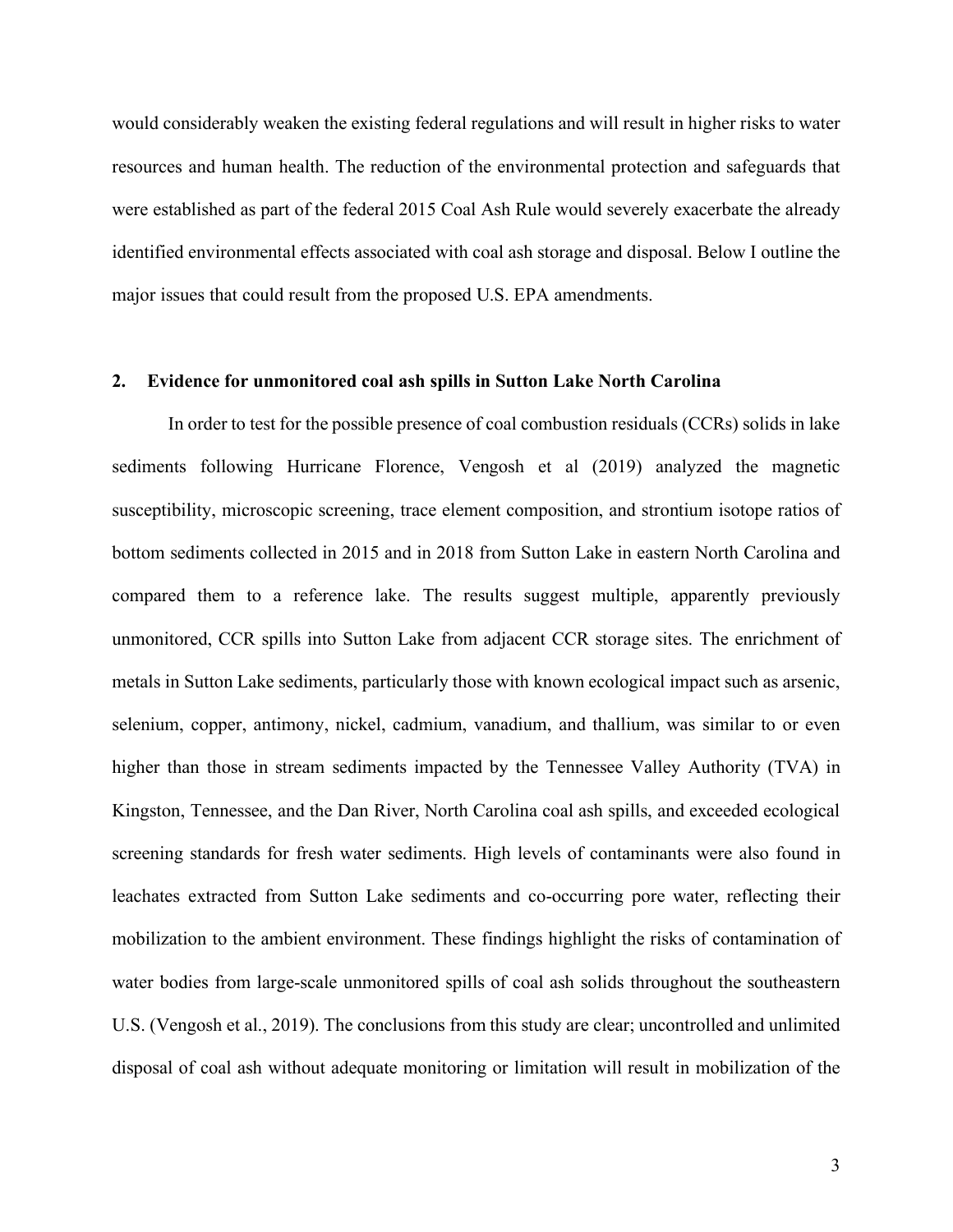contaminants from the disposed or spilled coal ash solids into aquatic systems with ecological consequences. Brandt et al. (2018) found that the coal ash contaminants that enter the aquatic system accumulate in the ecosystem and in fish tissues.

#### **3. Evidence for mobilization of hexavalent chromium from coal ash**

Disposal or placement of coal ash on soil would expose the coal ash to rainwater or infiltrating groundwater that could leach out contaminants from coal ash. Ongoing research in my lab is focused on testing the leaching effects of water on coal ash, in particular the potential of mobilization of hexavalent chromium (Cr(VI)) from coal ash. Hexavalent chromium is a known pulmonary carcinogen and is defined by the World Health Organization as "carcinogenic to humans". We have conducted experiments to measure the potential mobilization of contaminants from CCRs representing coals from the major production basins in the U.S., the Powder River, Illinois, and Appalachian basins. We used a modified version of EPA Method 1313 and measured total chromium (CrT) and Cr(VI) in leachates from coal fly ash under controlled pH conditions. Hexavalent chromium concentrations were measured using a modified version of U.S. EPA method 218.7 that measures chromate using a Thermo Scientific Dionex IonPac AS7 guard (4 x 250 mm) for anion exchange chromatography. A method detection limit for chromate was 0.004 µg/L, with a quantitation limit of  $0.012 \mu g/L$  (Vengosh et al., 2016). Total chromium and other trace elements were measured by a VG PlasmaQuad-3 inductively coupled plasma mass spectrometry (ICP-MS). The ICP-MS method permits a method detection limit for total chromium of 0.27  $\mu$ g/L, with a quantitation limit of 0.81 µg/L.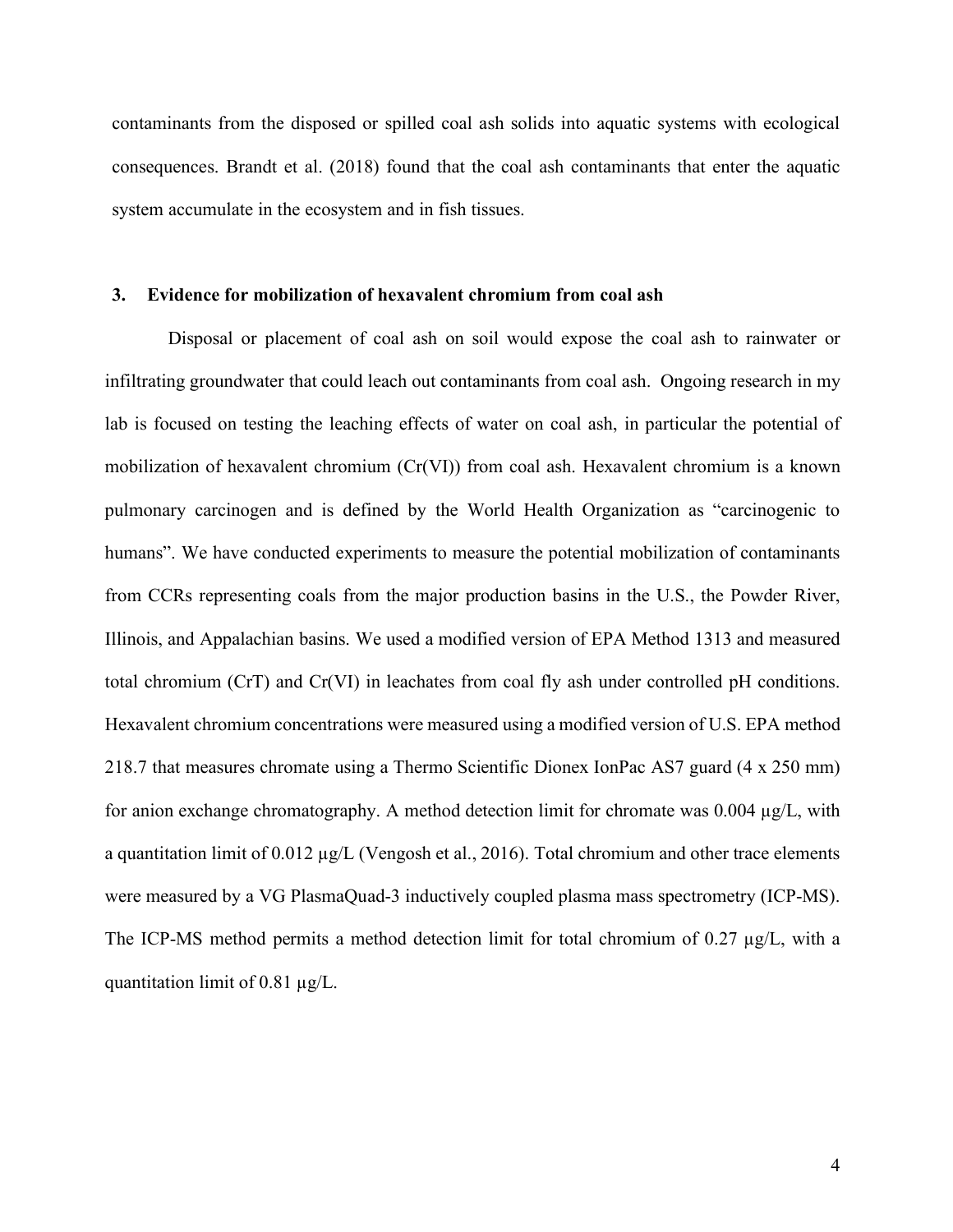Preliminary data from CCRs originated from major coal basins in the U.S. show that fly ash contains high concentrations of chromium (median concentrations of 153, 266, and 109 ppm for the Appalachian, Illinois, and Power River Basin, respectively), and the water extracted leachates generated from the controlled experiments showed large variations in total Cr and Cr(VI) concentrations. Concentrations in the 10:1 water/solid ratio leachates ranged from below detection limit to 415 µg/L. For context, the U.S. EPA Maximum Contaminant Level (MCL) for total Cr is 100 µg/L, the previous California MCL for Cr(VI) was 10 µg/L, and the state of North Carolina's Health Advisory level is 0.07  $\mu$ g/L. In most of the water CCR-leachates, Cr(VI) is the predominant species of the leached Cr, as shown by the  $\sim$ 1:1 ratios of Cr(VI) to total Cr in most of the extracted samples, which means that chromium found in the CCR leachates composed of almost 100% hexavalent chromium (Figure 2). While previous studies have shown trivalent chromium (Cr(III)) is the predominant  $(>90%)$  species in solid CCRs, the new data suggest that in oxic settings, chromium in CCRs is oxidized upon contact with water and the subsequent leachate is composed predominantly of Cr(VI). The experiments also show that the ambient pH plays a major role. Because of ash chemistry, most ashes produce high pH leachates with high Cr(VI) concentrations. When the pH of the leachates is manipulated, there is a decrease in  $Cr(VI)$  concentration with decreasing pH.

These experiments suggest that when coal ash interacts with water there is extensive mobilization of chromium in the form of the highly toxic hexavalent chromium. They also demonstrate that coal ash chemistry induces high pH upon interaction with fresh water, which enhances the mobilization and solubility of hexavalent chromium. Uncontrolled disposal of coal ash to the environment and placement of coal ash on soil without liners or other barriers to water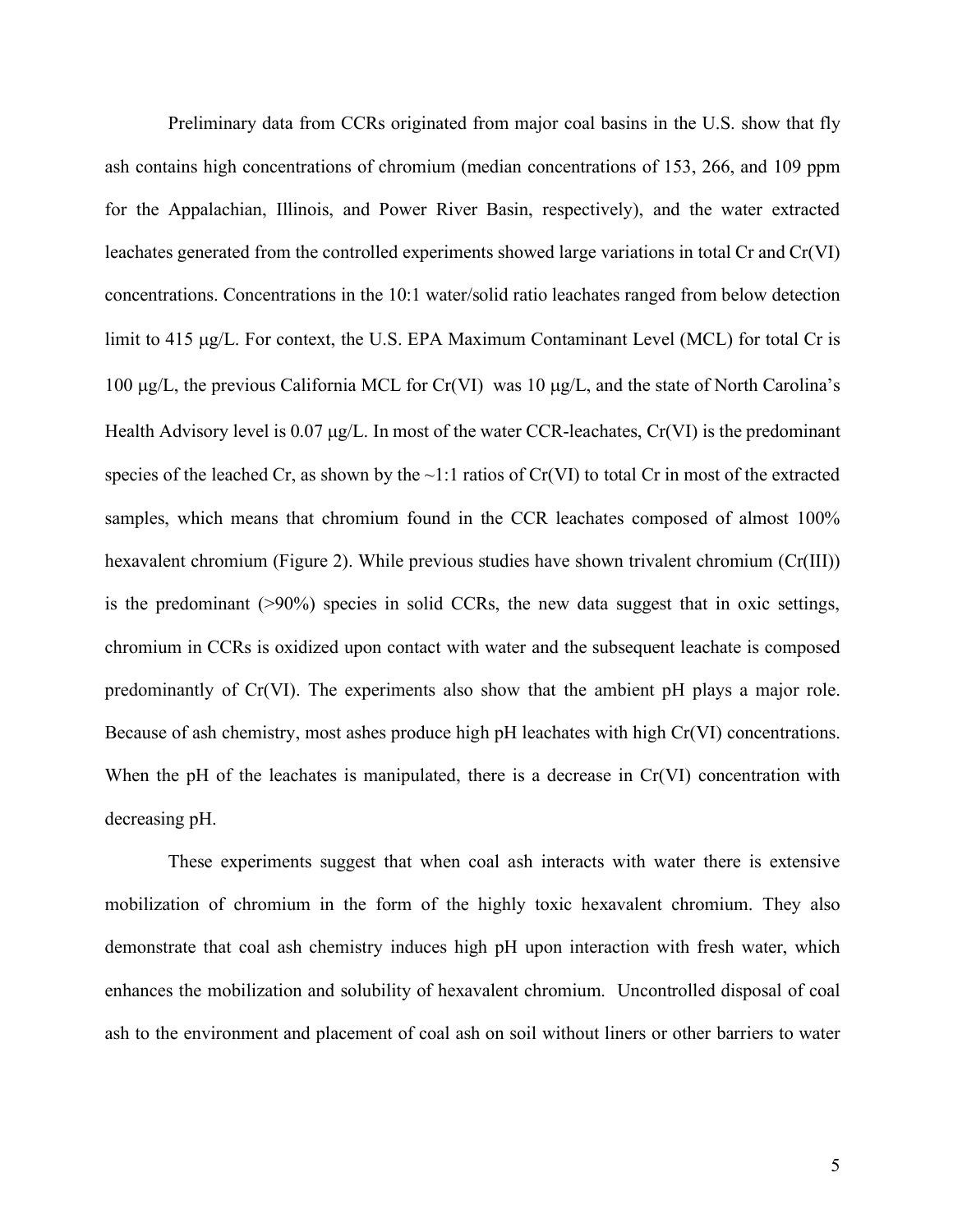would create new sources of leached contaminants that will infiltrate into the subsurface, contaminating soil and water resources.



**Figure 1:** *Concentrations of hexavalent chromium in CCR water leachates from ashes of Appalachian, Illinois, and Powder River Basin coals.*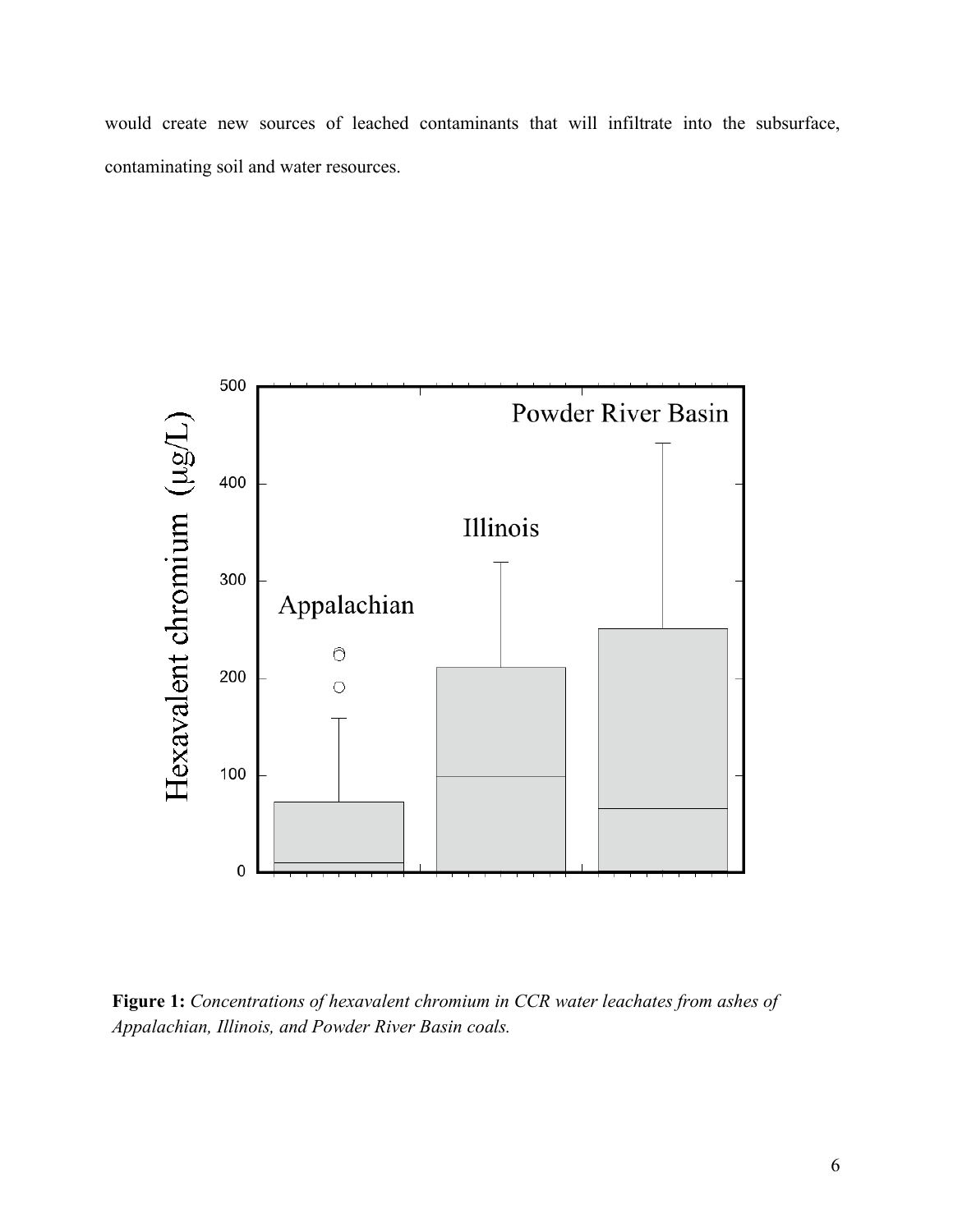

**Figure 2:** *Concentrations of hexavalent chromium versus total chromium in CCR water leachates. The high correlation indicates that hexavalent chromium is the predominant species of chromium mobilized from coal ash.*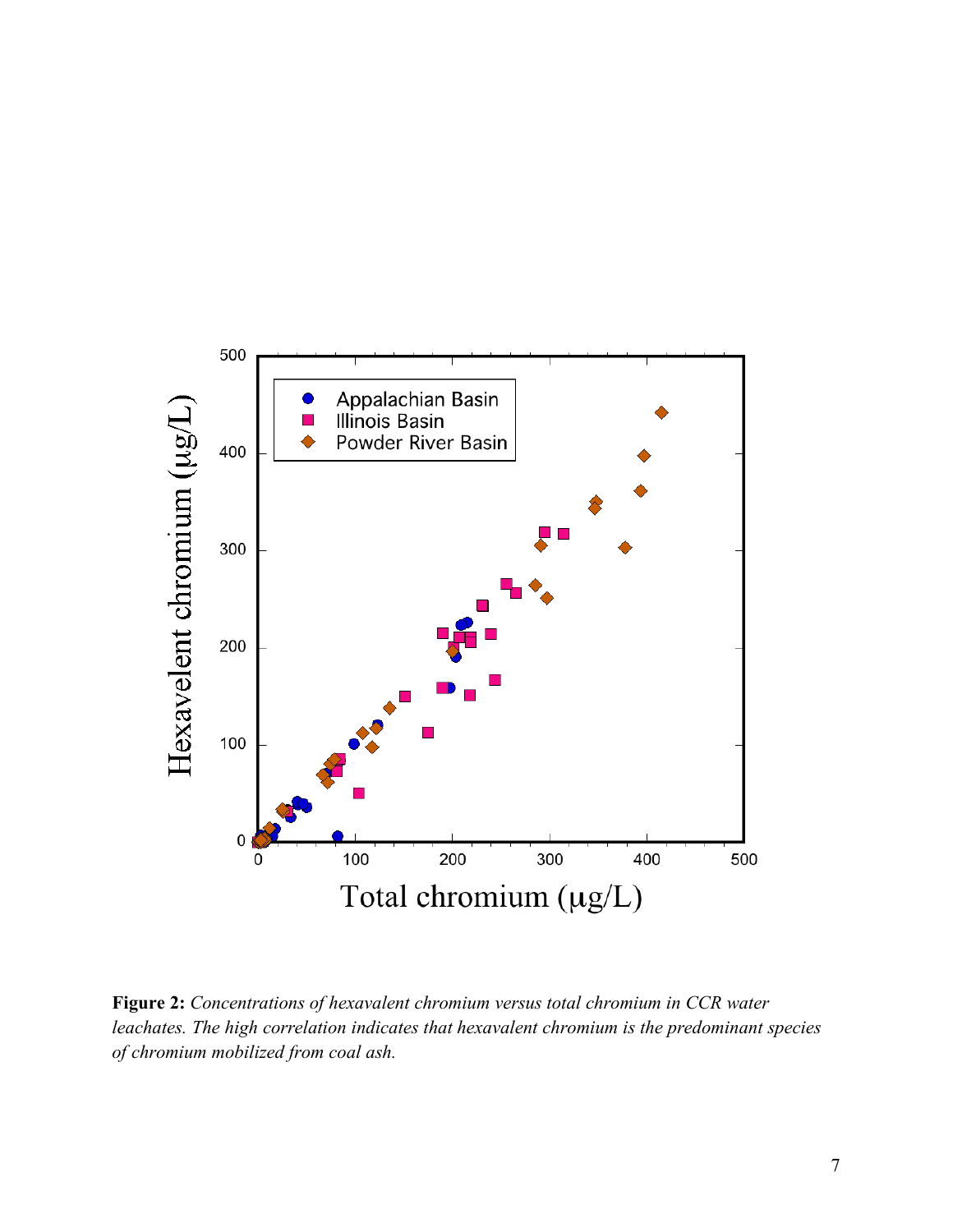#### **4. Evidence for mobilization of other health-related oxyanion contaminants from coal ash**

The analysis we conducted also included measurements of other health-related oxyanions in the water leachates. We found that in addition to the elevated hexavalent chromium concentrations, water leachates from coal ash that originated from the major coal basins in the U.S. contain high concentrations of arsenic, selenium, molybdenum, and vanadium. For context, the concentrations of these contaminants are higher than the EPA Maximum Contaminants Level (MCL) for arsenic (10  $\mu$ g/L) as well as the health-based recommendation values for all other oxyanions. Table 1 presents the median values of these contaminants as compared to MCL and health-based recommended standards. Similar to hexavalent chromium, we found that higher concentrations in leachates are associated with high pH that reflects the natural buffering capacity of the coal ash. Consequently, interaction of rainwater or infiltration of groundwater into a large volume of coal ash with a similar solid to liquid (1:10) ratio, would result in extensive mobilization of these elements from coal ash and contamination of the ambient water with these toxic elements. For hexavalent chromium, arsenic, and selenium, the generation of such high concentrations is compared to values of National Recommended Water Quality Criteria for both the acute and chronic effects (Table 1).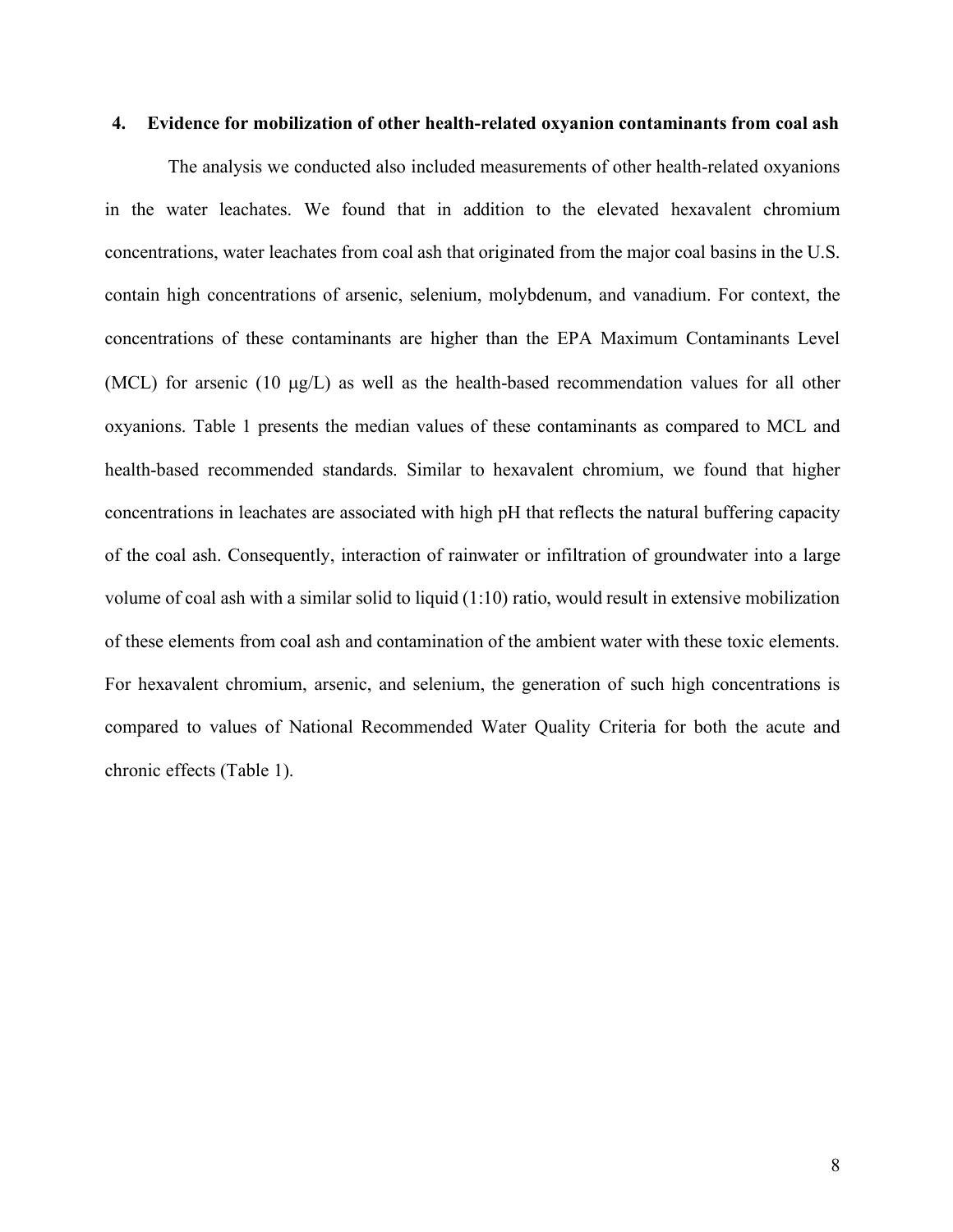| <b>Coal Sources</b>             | hexavalent chromium | <b>Arsenic</b> | Vanadium  | <b>Selenium</b> | Molybdenum  |
|---------------------------------|---------------------|----------------|-----------|-----------------|-------------|
| Appalachian                     | 45 (226)            | 43 (269)       | 67 (407)  | 151 (605)       | 282 (641)   |
| <b>Illinois</b>                 | 117 (320)           | 25 (167)       | 176 (827) | 81 (231)        | 1626 (3596) |
| <b>Powder River</b>             | 120 (442)           | 11 (149)       | 84 (679)  | 68 (216)        | 107 (267)   |
| Maximum Contaminant Level (MCL) | $100*$              | 10             | <b>ND</b> | 50              | <b>ND</b>   |
| Health Advisory Level           | 0.07                | 0              | 0.3       | 50              | 40          |
| Aquatic Life Criteria (accute)  | 16                  | 340            | <b>ND</b> | <b>ND</b>       | <b>ND</b>   |
| Aquatic Life Criteria (chronic) | 11                  | 150            | <b>ND</b> |                 | <b>ND</b>   |

**Table 1:** *Mean values of oxyanions (maximum concentrations under high-pH leaching condition in parentheses) in water leachates from CCRs of the major coal basins in the U.S. A comparison to the EPA Maximum Contaminant Level (MCL), Health advisory level, and EPA Aquatic Life Criteria (based on National Recommended Aquatic Life Criteria table) indicates much higher concentrations in the water leachates.*

## **5. Implications of Duke University research for the proposed "Phase 2" Amendments to the Federal 2015 Coal Ash Rule**

The findings of high concentrations of hexavalent chromium and other contaminants in water leachates generated from the interaction of fresh water with coal ash, particularly under alkaline (high pH) conditions, have important implications for the proposed "Phase 2" amendments to the Federal 2015 Coal Ash Rule. First, CCRs should not be placed (or disposed) near drinking water wells, wetlands, residences, flood plains and surface water bodies, nor above shallow groundwater that could be contaminated by the leachates generated during the flow and interaction of rainwater with coal ash. It should be emphasized that even buried coal ash under soil would generate leachates with elevated contaminants that could infiltrate into the subsurface. While the current Federal 2015 Coal Ash Rule puts some restrictions on the placement of large quantities of CCRs for beneficial use, the new amendments would allow the placement of unlimited quantities of CCRs in the environment, potentially near drinking water wells, waterbodies, and residences, without any restrictions or safeguards, that could result in impacts on the water quality of water resources and potentially human health.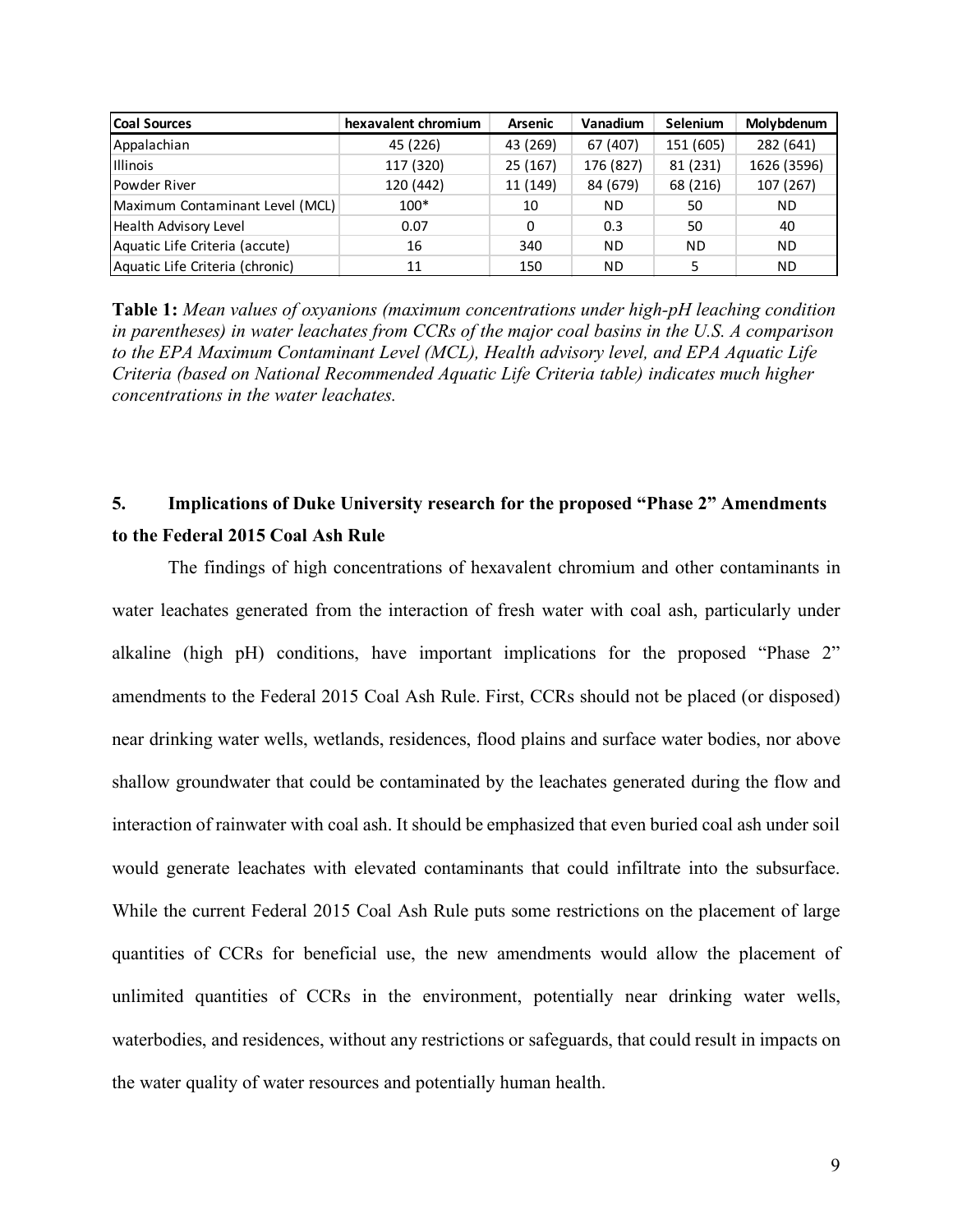The second direct implication is the current practice of testing the safety of CCRs and the safety of their placement on or in the ground as fill. While the new amendments do not require a specific test, the current practice of demonstrating the safety of CCRs and the potential of contaminants mobilization to the environment is based on two methods. The first method is the toxicity characteristic leaching procedure (TCLP) test, which is the extraction method for chemical analysis designed to simulate leaching in a landfill under acidic conditions. The second is the Synthetic Precipitation Leaching Procedure (SPLP) (EPA SW-846 Test Method 1312), which aims to measure mobility/leachability of contaminants from soil. While the TCLP method is conducted under acid (low pH) conditions, the SPLP method is adjusted to the local pH conditions of the soil. Neither of these methods however capture the leachability of oxyanions elements such as hexavalent chromium, arsenic, molybdenum and selenium under alkaline (high pH) conditions, which characterizes the interaction of coal ash with fresh water. Consequently, the potential toxicity of CCRs is not fully evaluated under current testing practices. To ensure environmental demonstrations accurately measure the toxicity of CCR in the environment when CCR is placed on the ground, EPA must require relevant leach tests be conducted which include also simulations of the interaction of fresh water with coal ash under a wide range of pH, including high-pH conditions.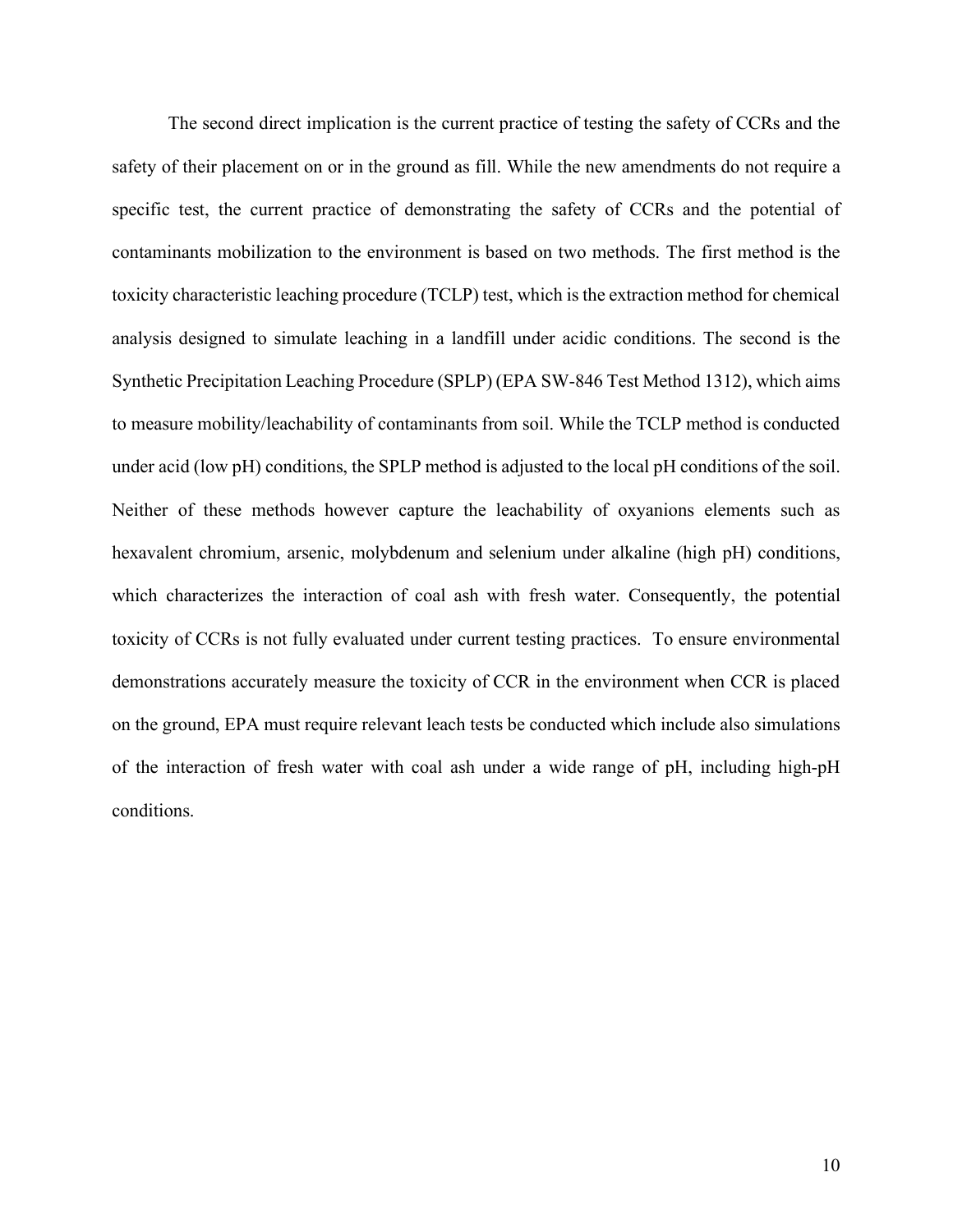## **References**

Bartov, G., Deonarine, A., Johnson, T.M., Ruhl, L. Vengosh, A. and Hsu-Kim, H. (2013) Environmental impacts of the Tennessee Valley Authority Kingston coal ash spill. 1. Source apportionment using mercury stable isotopes. *Environmental Science & Technology.*, 47(6), 2092-2099.

Brandt, J.E., Lauer, N.E., Vengosh, A., Bernhardt, E.S. and Di Giulio, R.T. (2018) Strontium Isotope Ratios in Fish Otoliths as Biogenic Tracers of Coal Combustion Residual Inputs to Freshwater Ecosystems. *Environmental Science & Technology Letters,* 5, 718-723.

Deonarine, A., Bartov, G., Johnson, T.M, Ruhl, L., Vengosh, A., and Hsu-Kim, H. (2013). Environmental impacts of the Tennessee Valley Authority Kingston coal ash spill. 2. Effect of coal ash on methylmercury in historically contaminated river sediments. *Environmental Science & Technology*, 47(6), 2100-2108.

Harkness, J.S., Sulkin, B., Vengosh, A. (2016) Evidence for coal ash ponds leaking in the southeastern United States. *Environmental Science & Technology,* 50, (12), 6583–6592.

Lauer, N.E., Hower, J.C., Hsu-Kim, H., Taggart, R.K., Vengosh, A. (2015) Naturally occurring radioactive materials in coals and coal combustion residues in the United States. *Environmental Science & Technology,* 49, 11227–11233.

Liu, Y-B., Chen, T-Y., Mackebee, W.G., Ruhl, L., Vengosh, A., and Hsu-Kim, H. (2013) Selenium Speciation in Coal Ash Spilled at the Tennessee Valley Authority Kingston Site. *Environmental Science & Technology,* 47, 14001-14009.

Ruhl, L., Vengosh, A., Dwyer, G.S., Hsu Kim H., Schwartz, G., Romanski, A., and Smith, S.D. (2012). The impact of coal combustion residue effluent on water resources: A North Carolina example. *Environmental Science & Technology, 46,* 12226–12233.

Ruhl, L., Vengosh. A., Dwyer, G.S., Hsu-Kim, H., Deonarine, (2010). The Environmental Impacts of the Coal Ash Spill in Kingston, Tennessee: An Eighteen-Month Survey. *Environmental Science and Technology*, 44, 9272–9278.

Ruhl, L., Vengosh. A., Dwyer, G.S., Hsu-Kim, H., Deonarine, A., Bergin, M., Kravchenko, J. (2009). Survey of the potential environmental and health impacts in the immediate aftermath of the coal ash spill in Kingston, Tennessee. *Environmental Science and Technology*, *43,* 6326– 6333.

Ruhl, R.L., Dwyer, G., Hsu-Kim, H., Vengosh, A. (2014) Boron and Strontium Isotopic Characterization of Coal Combustion Residuals: Validation of New Environmental Tracers. *Environmental Science & Technology,* 48 (24), 14790–14798.

Schwartz, G.E., Nelson, A.R., Hower, J. Vengosh, A., Hsu-Kim, H. (2018). Ranking coal ash materials for their potential to leach arsenic and selenium: The relative importance of ash